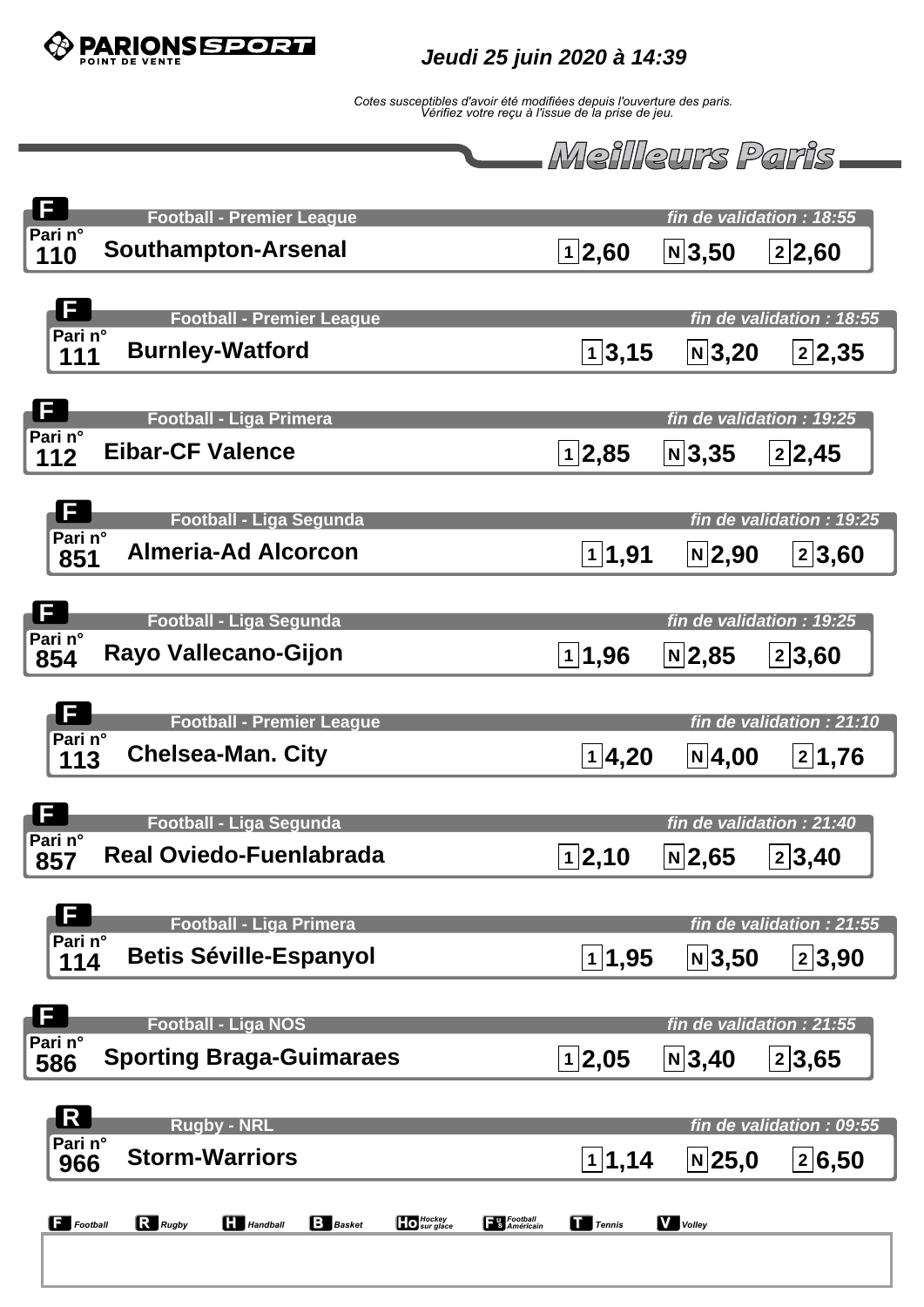

## **1N2**

#### **jeudi 25 juin 2020 à 14:39**

| $\binom{n}{2}$<br>Validation<br>IEa1:Ea21<br>jeudi 25 juin<br>Premier League 18:55 Southampton-Arsenal<br>$(110)$ 2,60 3,50 2,60 (616) [1:0] 1,40 3,80 4,40 (617) 2,85 2,00 2,85<br>$(11)$ 3,15 3,20 2,35 $(614)$<br>$[0:1]$ 6,00 3,75 1,30 (615) 3,30 1,90 2,65<br>18:55 Burnley-Watford<br>$(113)$ 4,20 4,00 1,76 (618) [1:0] 1,98 3,30 2,50 (619) 4,00 2,15 2,05<br>21:10 Chelsea-Man. City<br>19:25 Eibar-CF Valence<br>$(112)$ 2,85 3,35 2,45 $(521)$<br>$[0:2]$ 10,5 6,75 1,01 (599) 3,15 1,92 2,70<br>Liga Primera<br>21:55 Betis Séville-Espanyol<br>$(114)$ 1,95 3,50 3,90 (600) [0:1] 3,10 3,25 1,75 (601) 2,35 1,95 3,80<br>$[0.2]$ 6,25 4,50 1,22 (588) 2,45 1,98 3,45<br>21:55 Sporting Braga-Guimaraes<br>$(586)$ 2,05 3,40 3,65 $(176)$<br>Liga NOS<br>19:25 Almeria-Ad Alcorcon<br>(851) 1,91 2,90 3,60 (200) [1:0] 1,19 4,30 7,75 (853) 2,45 1,88 3,80<br>Liga Segunda<br>$(854)$ 1,96 2,85 3,60 $(202)$<br>$[1:0]$ 1,18 4,40 7,75 (856) 2,55 1,80 3,90<br>19:25 Rayo Vallecano-Gijon<br>21:40 Real Oviedo-Fuenlabrada<br>(857) 2,10 2,65 3,40 (204) [1:0] 1,21 4,20 7,25 (859) 2,85 1,70 3,80<br>20:25 St Gall-FC Zurich<br>$[0:2]$ 3,95 3,95 1,42 $(835)$ 1,92 2,35 3,85<br>$(833)$ 1,58 3,90 4,20 $(229)$<br>D1 Suisse<br>$(818)$ 1,93 3,15 3,40 $(218)$ [0:2] 6,25 4,50 1,21 $(820)$ 2,45 1,95 3,45<br>17:55 Sarpsborg 08-Strømsgodset<br>D1 Norvège<br>20:25 Rosenborg-Bodø/Glimt<br>$(821)$ 2,15 3,20 2,80 $(220)$<br>$[0.2]$ 6,75 5,00 1,16 $(824)$ 2,45 2,05 3,20<br>B<br>15:25 Joventut-Baskon. Vitoria<br>$(511)$ 3,05 14,5 1,33 $(512)$ $[7:0]$ 1,80 14,0 1,90 $(513)$ 2,50 11,5 1,45<br>Liga ACB, GrA<br>$(514)$ 1,27 14,5 3,30 $(515)$ [0:7] 1,80 14,0 1,90 $(516)$ 1,40 12,0 2,50<br>18:25 Unic.Malaga-Bilbao<br>$(517)$ 1,11 18,0 5,15 $(518)$ [0:11] 1,80 14,0 1,90 $(519)$ 1,20 13,5 3,75<br>21:25 FC Barcelone-Iber. Tenerife<br>vendredi 26 juin<br>21:55 FC Séville-Valladolid<br>460 1,40 4,40 8,20 (461) [0:1] 1,98 2,95 2,75 (462) 1,78 2,10 6,25<br>Liga Primera<br>$[0:1]$ 1,24 4,50 5,75 (18) 1,30 2,95 11,5<br>21:40 Juventus Turin-Lecce<br>$(16)$ 1,13 9,00 17,0<br>(17)<br>Serie A<br>$(914)$ 4,90 3,55 1,68 $(542)$ [0:1] 9,50 5,00 1,11 $(916)$ 4,50 1,98 2,10<br>20:10 Belenenses-Sportng Lisbon<br><b>Liga NOS</b><br>$[0:1]$ 4,40 3,50 1,45 $(211)$ 2,80 1,90 3,10<br>16:55 Akhmat Grozny-FK Sochi<br>$(207)$ 2,25 2,90 2,70 $(208)$<br>D1 Russie<br>19:25 Zenit-KS Samara<br>$(212)$ 1,12 5,40 11,0 $(213)$ [0:1] 1,50 3,50 3,85 $(215)$ 1,50 2,40 8,00<br>$(344)$ 1,52 3,75 5,10 $(348)$<br>$[0:1]$ 2,30 3,15 2,20 (351) 1,95 2,10 4,60<br>19:55 Besiktas-Konyaspor<br>D1 Turquie<br>(295) 2,25 3,00 2,80 (296) [0:1] 4,10 3,50 1,48 (297) 2,65 1,92 3,25<br>20:40 Brentford-West Bromwich<br>Championship<br>$(382)$ 2,45 3,00 2,65 $(345)$<br>$[1:0]$ 1,35 3,80 5,00 (384) 2,90 1,92 2,95<br>18:40 Trapani Calcio-Pordenone<br>Serie B<br>20:55 AC Pisa 1909-Pescara Calcio<br>$(385)$ 2,10 3,05 3,10 $(347)$<br>$[0:2]$ 7,00 4,70 1,16 (387) 2,65 1,92 3,20<br>$(394)$ 2,20 3,00 3,00 $(350)$<br>$[0:2]$ 7,25 4,60 1,14 (396) 2,60 1,92 3,30<br>20:55 AC Venezia-Ascoli<br>(397) 2,30 2,85 3,00 (366) [1:0] 1,28 3,80 6,25 (399) 2,75 1,85 3,30<br>20:55 Chievo Vérone-Spezia Calcio<br>(401) 2,85 3,00 2,25 (376) [0:1] 5,50 4,00 1,30 (404) 3,25 1,95 2,60<br>20:55 Empoli-Benevento<br>(405) 2,05 2,95 3,40 (379) [1:0] 1,22 4,30 6,75 (407) 2,55 1,90 3,55<br>20:55 Frosinone-Cittadella<br>(409) 2,00 3,10 3,30 (400) [1:0] 1,23 4,10 6,75 (412) 2,55 1,95 3,40<br>20:55 Juve Stabia-Livourne<br>(413) 2,60 3,00 2,50 (408) [0:1] 4,80 3,70 1,38 (415) 2,95 1,92 2,90<br>20:55 Perugia Calcio-Crotone<br>$(416)$ 2,15 2,95 3,10 $(417)$ [0:1] 3,70 3,45 1,55 $(418)$ 2,65 1,88 3,35<br>20:55 US Cremonese-Nuova Cosenza<br>$(419)$ 2,05 3,00 3,20 $(420)$ [0:1] 3,55 3,45 1,58 $(421)$ 2,60 1,90 3,40<br>20:55 Virtus Entella-Salernitana<br>(607) 1,48 4,15 4,90 (184) [1:0] 1,10 5,25 9,50 (609) 1,88 2,20 4,60<br>18:55 Aarhus GF-Aalborg<br>Danemark (C)<br>$(271)$ 2,05 2,75 3,00 (199) [1:0] 1,22 3,70 6,25 (273) 2,60 1,88 3,45<br>18:55 Cs Gaz Metan-FC Botosani<br>Roumanie (C)<br>$(274)$ 1,93 2,95 3,10 $(206)$ [1:0] 1,21 3,85 6,00 $(276)$ 2,55 1,90 3,45<br>15:55 Hermannstadt-CS FC Clinceni<br>Roumanie (R)<br>(966) 1,14 25,0 6,50 (959) [0:20] 2,50 15,0 1,35 (439) 1,20 10,0 3,50<br>09:55 Storm-Warriors<br><b>NRL</b><br>(967) 1,10 30,0 8,00 (501) [0:12] 1,45 15,0 2,25 (440) 1,20 10,0 3,50<br>11:50 Roosters-Dragons<br>(684) 1,74 12,5 1,97 (685) [0:1] 1,80 14,0 1,90 (686) 1,75 9,50 1,90<br>15:25 Burgos-Andorre<br>18:25 Gran Canaria-Valencia<br>(687) 3,20 14,5 1,29 (706) [7:0] 1,85 14,0 1,85 (707) 2,50 12,0 1,40<br>$(725)$ 1,12 13,0 5,25 $(726)$ [0:11] 1,85 14,0 1,85 $(727)$ 1,20 13,0 3,50<br>21:25 Real Madrid-Saragosse<br>(681) 1,25 15,0 3,60 (682) [0:8] 1,85 14,0 1,85 (683) 1,35 12,0 2,85<br>20:25 Alba Berlin-Ludwigsburg<br><b>Poff BBL</b><br>samedi 27 juin<br>(448) 4,60 3,60 1,78 (315) [2:0] 1,30 4,10 5,25 (450) 4,30 1,98 2,15<br>Premier League 13:25 Aston Villa-Wolverhampton<br>Hockey<br>Sur glace<br><b>Francisco Football</b><br><b>V</b> Volley<br>$\Box$ Football<br>$R$ Rugby<br><b>Handball</b><br><b>B</b> Basket<br>$\prod$ Tennis | Horaire<br>Sport /<br><b>Match</b><br>fin de |  |  |   |   | Pari Handicap<br>Valeur |                      |  |  |   |              | Pari Mi-Temps |  |   |   |
|-------------------------------------------------------------------------------------------------------------------------------------------------------------------------------------------------------------------------------------------------------------------------------------------------------------------------------------------------------------------------------------------------------------------------------------------------------------------------------------------------------------------------------------------------------------------------------------------------------------------------------------------------------------------------------------------------------------------------------------------------------------------------------------------------------------------------------------------------------------------------------------------------------------------------------------------------------------------------------------------------------------------------------------------------------------------------------------------------------------------------------------------------------------------------------------------------------------------------------------------------------------------------------------------------------------------------------------------------------------------------------------------------------------------------------------------------------------------------------------------------------------------------------------------------------------------------------------------------------------------------------------------------------------------------------------------------------------------------------------------------------------------------------------------------------------------------------------------------------------------------------------------------------------------------------------------------------------------------------------------------------------------------------------------------------------------------------------------------------------------------------------------------------------------------------------------------------------------------------------------------------------------------------------------------------------------------------------------------------------------------------------------------------------------------------------------------------------------------------------------------------------------------------------------------------------------------------------------------------------------------------------------------------------------------------------------------------------------------------------------------------------------------------------------------------------------------------------------------------------------------------------------------------------------------------------------------------------------------------------------------------------------------------------------------------------------------------------------------------------------------------------------------------------------------------------------------------------------------------------------------------------------------------------------------------------------------------------------------------------------------------------------------------------------------------------------------------------------------------------------------------------------------------------------------------------------------------------------------------------------------------------------------------------------------------------------------------------------------------------------------------------------------------------------------------------------------------------------------------------------------------------------------------------------------------------------------------------------------------------------------------------------------------------------------------------------------------------------------------------------------------------------------------------------------------------------------------------------------------------------------------------------------------------------------------------------------------------------------------------------------------------------------------------------------------------------------------------------------------------------------------------------------------------------------------------------------------------------------------------------------------------------------------------------------------------------------------------------------------------------------------------------------------------------------------------------------------------------------------------------------------------------------------------------------------------------------------------------------------------------------------------------------------------------------------------------------------------------------------------------------------------------------------------------------------------------------------------------------------------------------------------------------|----------------------------------------------|--|--|---|---|-------------------------|----------------------|--|--|---|--------------|---------------|--|---|---|
|                                                                                                                                                                                                                                                                                                                                                                                                                                                                                                                                                                                                                                                                                                                                                                                                                                                                                                                                                                                                                                                                                                                                                                                                                                                                                                                                                                                                                                                                                                                                                                                                                                                                                                                                                                                                                                                                                                                                                                                                                                                                                                                                                                                                                                                                                                                                                                                                                                                                                                                                                                                                                                                                                                                                                                                                                                                                                                                                                                                                                                                                                                                                                                                                                                                                                                                                                                                                                                                                                                                                                                                                                                                                                                                                                                                                                                                                                                                                                                                                                                                                                                                                                                                                                                                                                                                                                                                                                                                                                                                                                                                                                                                                                                                                                                                                                                                                                                                                                                                                                                                                                                                                                                                                                                                                         | <b>Compétition</b>                           |  |  | 1 | N | $\mathbf{2}$            | $\mathsf{n}^{\circ}$ |  |  | N | $\mathbf{2}$ | $n^{\circ}$   |  | N | 2 |
|                                                                                                                                                                                                                                                                                                                                                                                                                                                                                                                                                                                                                                                                                                                                                                                                                                                                                                                                                                                                                                                                                                                                                                                                                                                                                                                                                                                                                                                                                                                                                                                                                                                                                                                                                                                                                                                                                                                                                                                                                                                                                                                                                                                                                                                                                                                                                                                                                                                                                                                                                                                                                                                                                                                                                                                                                                                                                                                                                                                                                                                                                                                                                                                                                                                                                                                                                                                                                                                                                                                                                                                                                                                                                                                                                                                                                                                                                                                                                                                                                                                                                                                                                                                                                                                                                                                                                                                                                                                                                                                                                                                                                                                                                                                                                                                                                                                                                                                                                                                                                                                                                                                                                                                                                                                                         |                                              |  |  |   |   |                         |                      |  |  |   |              |               |  |   |   |
| R                                                                                                                                                                                                                                                                                                                                                                                                                                                                                                                                                                                                                                                                                                                                                                                                                                                                                                                                                                                                                                                                                                                                                                                                                                                                                                                                                                                                                                                                                                                                                                                                                                                                                                                                                                                                                                                                                                                                                                                                                                                                                                                                                                                                                                                                                                                                                                                                                                                                                                                                                                                                                                                                                                                                                                                                                                                                                                                                                                                                                                                                                                                                                                                                                                                                                                                                                                                                                                                                                                                                                                                                                                                                                                                                                                                                                                                                                                                                                                                                                                                                                                                                                                                                                                                                                                                                                                                                                                                                                                                                                                                                                                                                                                                                                                                                                                                                                                                                                                                                                                                                                                                                                                                                                                                                       |                                              |  |  |   |   |                         |                      |  |  |   |              |               |  |   |   |
|                                                                                                                                                                                                                                                                                                                                                                                                                                                                                                                                                                                                                                                                                                                                                                                                                                                                                                                                                                                                                                                                                                                                                                                                                                                                                                                                                                                                                                                                                                                                                                                                                                                                                                                                                                                                                                                                                                                                                                                                                                                                                                                                                                                                                                                                                                                                                                                                                                                                                                                                                                                                                                                                                                                                                                                                                                                                                                                                                                                                                                                                                                                                                                                                                                                                                                                                                                                                                                                                                                                                                                                                                                                                                                                                                                                                                                                                                                                                                                                                                                                                                                                                                                                                                                                                                                                                                                                                                                                                                                                                                                                                                                                                                                                                                                                                                                                                                                                                                                                                                                                                                                                                                                                                                                                                         |                                              |  |  |   |   |                         |                      |  |  |   |              |               |  |   |   |
|                                                                                                                                                                                                                                                                                                                                                                                                                                                                                                                                                                                                                                                                                                                                                                                                                                                                                                                                                                                                                                                                                                                                                                                                                                                                                                                                                                                                                                                                                                                                                                                                                                                                                                                                                                                                                                                                                                                                                                                                                                                                                                                                                                                                                                                                                                                                                                                                                                                                                                                                                                                                                                                                                                                                                                                                                                                                                                                                                                                                                                                                                                                                                                                                                                                                                                                                                                                                                                                                                                                                                                                                                                                                                                                                                                                                                                                                                                                                                                                                                                                                                                                                                                                                                                                                                                                                                                                                                                                                                                                                                                                                                                                                                                                                                                                                                                                                                                                                                                                                                                                                                                                                                                                                                                                                         |                                              |  |  |   |   |                         |                      |  |  |   |              |               |  |   |   |
|                                                                                                                                                                                                                                                                                                                                                                                                                                                                                                                                                                                                                                                                                                                                                                                                                                                                                                                                                                                                                                                                                                                                                                                                                                                                                                                                                                                                                                                                                                                                                                                                                                                                                                                                                                                                                                                                                                                                                                                                                                                                                                                                                                                                                                                                                                                                                                                                                                                                                                                                                                                                                                                                                                                                                                                                                                                                                                                                                                                                                                                                                                                                                                                                                                                                                                                                                                                                                                                                                                                                                                                                                                                                                                                                                                                                                                                                                                                                                                                                                                                                                                                                                                                                                                                                                                                                                                                                                                                                                                                                                                                                                                                                                                                                                                                                                                                                                                                                                                                                                                                                                                                                                                                                                                                                         |                                              |  |  |   |   |                         |                      |  |  |   |              |               |  |   |   |
|                                                                                                                                                                                                                                                                                                                                                                                                                                                                                                                                                                                                                                                                                                                                                                                                                                                                                                                                                                                                                                                                                                                                                                                                                                                                                                                                                                                                                                                                                                                                                                                                                                                                                                                                                                                                                                                                                                                                                                                                                                                                                                                                                                                                                                                                                                                                                                                                                                                                                                                                                                                                                                                                                                                                                                                                                                                                                                                                                                                                                                                                                                                                                                                                                                                                                                                                                                                                                                                                                                                                                                                                                                                                                                                                                                                                                                                                                                                                                                                                                                                                                                                                                                                                                                                                                                                                                                                                                                                                                                                                                                                                                                                                                                                                                                                                                                                                                                                                                                                                                                                                                                                                                                                                                                                                         |                                              |  |  |   |   |                         |                      |  |  |   |              |               |  |   |   |
|                                                                                                                                                                                                                                                                                                                                                                                                                                                                                                                                                                                                                                                                                                                                                                                                                                                                                                                                                                                                                                                                                                                                                                                                                                                                                                                                                                                                                                                                                                                                                                                                                                                                                                                                                                                                                                                                                                                                                                                                                                                                                                                                                                                                                                                                                                                                                                                                                                                                                                                                                                                                                                                                                                                                                                                                                                                                                                                                                                                                                                                                                                                                                                                                                                                                                                                                                                                                                                                                                                                                                                                                                                                                                                                                                                                                                                                                                                                                                                                                                                                                                                                                                                                                                                                                                                                                                                                                                                                                                                                                                                                                                                                                                                                                                                                                                                                                                                                                                                                                                                                                                                                                                                                                                                                                         |                                              |  |  |   |   |                         |                      |  |  |   |              |               |  |   |   |
|                                                                                                                                                                                                                                                                                                                                                                                                                                                                                                                                                                                                                                                                                                                                                                                                                                                                                                                                                                                                                                                                                                                                                                                                                                                                                                                                                                                                                                                                                                                                                                                                                                                                                                                                                                                                                                                                                                                                                                                                                                                                                                                                                                                                                                                                                                                                                                                                                                                                                                                                                                                                                                                                                                                                                                                                                                                                                                                                                                                                                                                                                                                                                                                                                                                                                                                                                                                                                                                                                                                                                                                                                                                                                                                                                                                                                                                                                                                                                                                                                                                                                                                                                                                                                                                                                                                                                                                                                                                                                                                                                                                                                                                                                                                                                                                                                                                                                                                                                                                                                                                                                                                                                                                                                                                                         |                                              |  |  |   |   |                         |                      |  |  |   |              |               |  |   |   |
|                                                                                                                                                                                                                                                                                                                                                                                                                                                                                                                                                                                                                                                                                                                                                                                                                                                                                                                                                                                                                                                                                                                                                                                                                                                                                                                                                                                                                                                                                                                                                                                                                                                                                                                                                                                                                                                                                                                                                                                                                                                                                                                                                                                                                                                                                                                                                                                                                                                                                                                                                                                                                                                                                                                                                                                                                                                                                                                                                                                                                                                                                                                                                                                                                                                                                                                                                                                                                                                                                                                                                                                                                                                                                                                                                                                                                                                                                                                                                                                                                                                                                                                                                                                                                                                                                                                                                                                                                                                                                                                                                                                                                                                                                                                                                                                                                                                                                                                                                                                                                                                                                                                                                                                                                                                                         |                                              |  |  |   |   |                         |                      |  |  |   |              |               |  |   |   |
|                                                                                                                                                                                                                                                                                                                                                                                                                                                                                                                                                                                                                                                                                                                                                                                                                                                                                                                                                                                                                                                                                                                                                                                                                                                                                                                                                                                                                                                                                                                                                                                                                                                                                                                                                                                                                                                                                                                                                                                                                                                                                                                                                                                                                                                                                                                                                                                                                                                                                                                                                                                                                                                                                                                                                                                                                                                                                                                                                                                                                                                                                                                                                                                                                                                                                                                                                                                                                                                                                                                                                                                                                                                                                                                                                                                                                                                                                                                                                                                                                                                                                                                                                                                                                                                                                                                                                                                                                                                                                                                                                                                                                                                                                                                                                                                                                                                                                                                                                                                                                                                                                                                                                                                                                                                                         |                                              |  |  |   |   |                         |                      |  |  |   |              |               |  |   |   |
|                                                                                                                                                                                                                                                                                                                                                                                                                                                                                                                                                                                                                                                                                                                                                                                                                                                                                                                                                                                                                                                                                                                                                                                                                                                                                                                                                                                                                                                                                                                                                                                                                                                                                                                                                                                                                                                                                                                                                                                                                                                                                                                                                                                                                                                                                                                                                                                                                                                                                                                                                                                                                                                                                                                                                                                                                                                                                                                                                                                                                                                                                                                                                                                                                                                                                                                                                                                                                                                                                                                                                                                                                                                                                                                                                                                                                                                                                                                                                                                                                                                                                                                                                                                                                                                                                                                                                                                                                                                                                                                                                                                                                                                                                                                                                                                                                                                                                                                                                                                                                                                                                                                                                                                                                                                                         |                                              |  |  |   |   |                         |                      |  |  |   |              |               |  |   |   |
|                                                                                                                                                                                                                                                                                                                                                                                                                                                                                                                                                                                                                                                                                                                                                                                                                                                                                                                                                                                                                                                                                                                                                                                                                                                                                                                                                                                                                                                                                                                                                                                                                                                                                                                                                                                                                                                                                                                                                                                                                                                                                                                                                                                                                                                                                                                                                                                                                                                                                                                                                                                                                                                                                                                                                                                                                                                                                                                                                                                                                                                                                                                                                                                                                                                                                                                                                                                                                                                                                                                                                                                                                                                                                                                                                                                                                                                                                                                                                                                                                                                                                                                                                                                                                                                                                                                                                                                                                                                                                                                                                                                                                                                                                                                                                                                                                                                                                                                                                                                                                                                                                                                                                                                                                                                                         |                                              |  |  |   |   |                         |                      |  |  |   |              |               |  |   |   |
|                                                                                                                                                                                                                                                                                                                                                                                                                                                                                                                                                                                                                                                                                                                                                                                                                                                                                                                                                                                                                                                                                                                                                                                                                                                                                                                                                                                                                                                                                                                                                                                                                                                                                                                                                                                                                                                                                                                                                                                                                                                                                                                                                                                                                                                                                                                                                                                                                                                                                                                                                                                                                                                                                                                                                                                                                                                                                                                                                                                                                                                                                                                                                                                                                                                                                                                                                                                                                                                                                                                                                                                                                                                                                                                                                                                                                                                                                                                                                                                                                                                                                                                                                                                                                                                                                                                                                                                                                                                                                                                                                                                                                                                                                                                                                                                                                                                                                                                                                                                                                                                                                                                                                                                                                                                                         |                                              |  |  |   |   |                         |                      |  |  |   |              |               |  |   |   |
|                                                                                                                                                                                                                                                                                                                                                                                                                                                                                                                                                                                                                                                                                                                                                                                                                                                                                                                                                                                                                                                                                                                                                                                                                                                                                                                                                                                                                                                                                                                                                                                                                                                                                                                                                                                                                                                                                                                                                                                                                                                                                                                                                                                                                                                                                                                                                                                                                                                                                                                                                                                                                                                                                                                                                                                                                                                                                                                                                                                                                                                                                                                                                                                                                                                                                                                                                                                                                                                                                                                                                                                                                                                                                                                                                                                                                                                                                                                                                                                                                                                                                                                                                                                                                                                                                                                                                                                                                                                                                                                                                                                                                                                                                                                                                                                                                                                                                                                                                                                                                                                                                                                                                                                                                                                                         |                                              |  |  |   |   |                         |                      |  |  |   |              |               |  |   |   |
|                                                                                                                                                                                                                                                                                                                                                                                                                                                                                                                                                                                                                                                                                                                                                                                                                                                                                                                                                                                                                                                                                                                                                                                                                                                                                                                                                                                                                                                                                                                                                                                                                                                                                                                                                                                                                                                                                                                                                                                                                                                                                                                                                                                                                                                                                                                                                                                                                                                                                                                                                                                                                                                                                                                                                                                                                                                                                                                                                                                                                                                                                                                                                                                                                                                                                                                                                                                                                                                                                                                                                                                                                                                                                                                                                                                                                                                                                                                                                                                                                                                                                                                                                                                                                                                                                                                                                                                                                                                                                                                                                                                                                                                                                                                                                                                                                                                                                                                                                                                                                                                                                                                                                                                                                                                                         |                                              |  |  |   |   |                         |                      |  |  |   |              |               |  |   |   |
|                                                                                                                                                                                                                                                                                                                                                                                                                                                                                                                                                                                                                                                                                                                                                                                                                                                                                                                                                                                                                                                                                                                                                                                                                                                                                                                                                                                                                                                                                                                                                                                                                                                                                                                                                                                                                                                                                                                                                                                                                                                                                                                                                                                                                                                                                                                                                                                                                                                                                                                                                                                                                                                                                                                                                                                                                                                                                                                                                                                                                                                                                                                                                                                                                                                                                                                                                                                                                                                                                                                                                                                                                                                                                                                                                                                                                                                                                                                                                                                                                                                                                                                                                                                                                                                                                                                                                                                                                                                                                                                                                                                                                                                                                                                                                                                                                                                                                                                                                                                                                                                                                                                                                                                                                                                                         |                                              |  |  |   |   |                         |                      |  |  |   |              |               |  |   |   |
|                                                                                                                                                                                                                                                                                                                                                                                                                                                                                                                                                                                                                                                                                                                                                                                                                                                                                                                                                                                                                                                                                                                                                                                                                                                                                                                                                                                                                                                                                                                                                                                                                                                                                                                                                                                                                                                                                                                                                                                                                                                                                                                                                                                                                                                                                                                                                                                                                                                                                                                                                                                                                                                                                                                                                                                                                                                                                                                                                                                                                                                                                                                                                                                                                                                                                                                                                                                                                                                                                                                                                                                                                                                                                                                                                                                                                                                                                                                                                                                                                                                                                                                                                                                                                                                                                                                                                                                                                                                                                                                                                                                                                                                                                                                                                                                                                                                                                                                                                                                                                                                                                                                                                                                                                                                                         |                                              |  |  |   |   |                         |                      |  |  |   |              |               |  |   |   |
| <b>B</b> Liga ACB, GrB                                                                                                                                                                                                                                                                                                                                                                                                                                                                                                                                                                                                                                                                                                                                                                                                                                                                                                                                                                                                                                                                                                                                                                                                                                                                                                                                                                                                                                                                                                                                                                                                                                                                                                                                                                                                                                                                                                                                                                                                                                                                                                                                                                                                                                                                                                                                                                                                                                                                                                                                                                                                                                                                                                                                                                                                                                                                                                                                                                                                                                                                                                                                                                                                                                                                                                                                                                                                                                                                                                                                                                                                                                                                                                                                                                                                                                                                                                                                                                                                                                                                                                                                                                                                                                                                                                                                                                                                                                                                                                                                                                                                                                                                                                                                                                                                                                                                                                                                                                                                                                                                                                                                                                                                                                                  |                                              |  |  |   |   |                         |                      |  |  |   |              |               |  |   |   |
|                                                                                                                                                                                                                                                                                                                                                                                                                                                                                                                                                                                                                                                                                                                                                                                                                                                                                                                                                                                                                                                                                                                                                                                                                                                                                                                                                                                                                                                                                                                                                                                                                                                                                                                                                                                                                                                                                                                                                                                                                                                                                                                                                                                                                                                                                                                                                                                                                                                                                                                                                                                                                                                                                                                                                                                                                                                                                                                                                                                                                                                                                                                                                                                                                                                                                                                                                                                                                                                                                                                                                                                                                                                                                                                                                                                                                                                                                                                                                                                                                                                                                                                                                                                                                                                                                                                                                                                                                                                                                                                                                                                                                                                                                                                                                                                                                                                                                                                                                                                                                                                                                                                                                                                                                                                                         |                                              |  |  |   |   |                         |                      |  |  |   |              |               |  |   |   |
|                                                                                                                                                                                                                                                                                                                                                                                                                                                                                                                                                                                                                                                                                                                                                                                                                                                                                                                                                                                                                                                                                                                                                                                                                                                                                                                                                                                                                                                                                                                                                                                                                                                                                                                                                                                                                                                                                                                                                                                                                                                                                                                                                                                                                                                                                                                                                                                                                                                                                                                                                                                                                                                                                                                                                                                                                                                                                                                                                                                                                                                                                                                                                                                                                                                                                                                                                                                                                                                                                                                                                                                                                                                                                                                                                                                                                                                                                                                                                                                                                                                                                                                                                                                                                                                                                                                                                                                                                                                                                                                                                                                                                                                                                                                                                                                                                                                                                                                                                                                                                                                                                                                                                                                                                                                                         |                                              |  |  |   |   |                         |                      |  |  |   |              |               |  |   |   |
|                                                                                                                                                                                                                                                                                                                                                                                                                                                                                                                                                                                                                                                                                                                                                                                                                                                                                                                                                                                                                                                                                                                                                                                                                                                                                                                                                                                                                                                                                                                                                                                                                                                                                                                                                                                                                                                                                                                                                                                                                                                                                                                                                                                                                                                                                                                                                                                                                                                                                                                                                                                                                                                                                                                                                                                                                                                                                                                                                                                                                                                                                                                                                                                                                                                                                                                                                                                                                                                                                                                                                                                                                                                                                                                                                                                                                                                                                                                                                                                                                                                                                                                                                                                                                                                                                                                                                                                                                                                                                                                                                                                                                                                                                                                                                                                                                                                                                                                                                                                                                                                                                                                                                                                                                                                                         |                                              |  |  |   |   |                         |                      |  |  |   |              |               |  |   |   |
|                                                                                                                                                                                                                                                                                                                                                                                                                                                                                                                                                                                                                                                                                                                                                                                                                                                                                                                                                                                                                                                                                                                                                                                                                                                                                                                                                                                                                                                                                                                                                                                                                                                                                                                                                                                                                                                                                                                                                                                                                                                                                                                                                                                                                                                                                                                                                                                                                                                                                                                                                                                                                                                                                                                                                                                                                                                                                                                                                                                                                                                                                                                                                                                                                                                                                                                                                                                                                                                                                                                                                                                                                                                                                                                                                                                                                                                                                                                                                                                                                                                                                                                                                                                                                                                                                                                                                                                                                                                                                                                                                                                                                                                                                                                                                                                                                                                                                                                                                                                                                                                                                                                                                                                                                                                                         |                                              |  |  |   |   |                         |                      |  |  |   |              |               |  |   |   |
|                                                                                                                                                                                                                                                                                                                                                                                                                                                                                                                                                                                                                                                                                                                                                                                                                                                                                                                                                                                                                                                                                                                                                                                                                                                                                                                                                                                                                                                                                                                                                                                                                                                                                                                                                                                                                                                                                                                                                                                                                                                                                                                                                                                                                                                                                                                                                                                                                                                                                                                                                                                                                                                                                                                                                                                                                                                                                                                                                                                                                                                                                                                                                                                                                                                                                                                                                                                                                                                                                                                                                                                                                                                                                                                                                                                                                                                                                                                                                                                                                                                                                                                                                                                                                                                                                                                                                                                                                                                                                                                                                                                                                                                                                                                                                                                                                                                                                                                                                                                                                                                                                                                                                                                                                                                                         |                                              |  |  |   |   |                         |                      |  |  |   |              |               |  |   |   |
|                                                                                                                                                                                                                                                                                                                                                                                                                                                                                                                                                                                                                                                                                                                                                                                                                                                                                                                                                                                                                                                                                                                                                                                                                                                                                                                                                                                                                                                                                                                                                                                                                                                                                                                                                                                                                                                                                                                                                                                                                                                                                                                                                                                                                                                                                                                                                                                                                                                                                                                                                                                                                                                                                                                                                                                                                                                                                                                                                                                                                                                                                                                                                                                                                                                                                                                                                                                                                                                                                                                                                                                                                                                                                                                                                                                                                                                                                                                                                                                                                                                                                                                                                                                                                                                                                                                                                                                                                                                                                                                                                                                                                                                                                                                                                                                                                                                                                                                                                                                                                                                                                                                                                                                                                                                                         |                                              |  |  |   |   |                         |                      |  |  |   |              |               |  |   |   |
|                                                                                                                                                                                                                                                                                                                                                                                                                                                                                                                                                                                                                                                                                                                                                                                                                                                                                                                                                                                                                                                                                                                                                                                                                                                                                                                                                                                                                                                                                                                                                                                                                                                                                                                                                                                                                                                                                                                                                                                                                                                                                                                                                                                                                                                                                                                                                                                                                                                                                                                                                                                                                                                                                                                                                                                                                                                                                                                                                                                                                                                                                                                                                                                                                                                                                                                                                                                                                                                                                                                                                                                                                                                                                                                                                                                                                                                                                                                                                                                                                                                                                                                                                                                                                                                                                                                                                                                                                                                                                                                                                                                                                                                                                                                                                                                                                                                                                                                                                                                                                                                                                                                                                                                                                                                                         |                                              |  |  |   |   |                         |                      |  |  |   |              |               |  |   |   |
|                                                                                                                                                                                                                                                                                                                                                                                                                                                                                                                                                                                                                                                                                                                                                                                                                                                                                                                                                                                                                                                                                                                                                                                                                                                                                                                                                                                                                                                                                                                                                                                                                                                                                                                                                                                                                                                                                                                                                                                                                                                                                                                                                                                                                                                                                                                                                                                                                                                                                                                                                                                                                                                                                                                                                                                                                                                                                                                                                                                                                                                                                                                                                                                                                                                                                                                                                                                                                                                                                                                                                                                                                                                                                                                                                                                                                                                                                                                                                                                                                                                                                                                                                                                                                                                                                                                                                                                                                                                                                                                                                                                                                                                                                                                                                                                                                                                                                                                                                                                                                                                                                                                                                                                                                                                                         |                                              |  |  |   |   |                         |                      |  |  |   |              |               |  |   |   |
|                                                                                                                                                                                                                                                                                                                                                                                                                                                                                                                                                                                                                                                                                                                                                                                                                                                                                                                                                                                                                                                                                                                                                                                                                                                                                                                                                                                                                                                                                                                                                                                                                                                                                                                                                                                                                                                                                                                                                                                                                                                                                                                                                                                                                                                                                                                                                                                                                                                                                                                                                                                                                                                                                                                                                                                                                                                                                                                                                                                                                                                                                                                                                                                                                                                                                                                                                                                                                                                                                                                                                                                                                                                                                                                                                                                                                                                                                                                                                                                                                                                                                                                                                                                                                                                                                                                                                                                                                                                                                                                                                                                                                                                                                                                                                                                                                                                                                                                                                                                                                                                                                                                                                                                                                                                                         |                                              |  |  |   |   |                         |                      |  |  |   |              |               |  |   |   |
|                                                                                                                                                                                                                                                                                                                                                                                                                                                                                                                                                                                                                                                                                                                                                                                                                                                                                                                                                                                                                                                                                                                                                                                                                                                                                                                                                                                                                                                                                                                                                                                                                                                                                                                                                                                                                                                                                                                                                                                                                                                                                                                                                                                                                                                                                                                                                                                                                                                                                                                                                                                                                                                                                                                                                                                                                                                                                                                                                                                                                                                                                                                                                                                                                                                                                                                                                                                                                                                                                                                                                                                                                                                                                                                                                                                                                                                                                                                                                                                                                                                                                                                                                                                                                                                                                                                                                                                                                                                                                                                                                                                                                                                                                                                                                                                                                                                                                                                                                                                                                                                                                                                                                                                                                                                                         |                                              |  |  |   |   |                         |                      |  |  |   |              |               |  |   |   |
|                                                                                                                                                                                                                                                                                                                                                                                                                                                                                                                                                                                                                                                                                                                                                                                                                                                                                                                                                                                                                                                                                                                                                                                                                                                                                                                                                                                                                                                                                                                                                                                                                                                                                                                                                                                                                                                                                                                                                                                                                                                                                                                                                                                                                                                                                                                                                                                                                                                                                                                                                                                                                                                                                                                                                                                                                                                                                                                                                                                                                                                                                                                                                                                                                                                                                                                                                                                                                                                                                                                                                                                                                                                                                                                                                                                                                                                                                                                                                                                                                                                                                                                                                                                                                                                                                                                                                                                                                                                                                                                                                                                                                                                                                                                                                                                                                                                                                                                                                                                                                                                                                                                                                                                                                                                                         |                                              |  |  |   |   |                         |                      |  |  |   |              |               |  |   |   |
|                                                                                                                                                                                                                                                                                                                                                                                                                                                                                                                                                                                                                                                                                                                                                                                                                                                                                                                                                                                                                                                                                                                                                                                                                                                                                                                                                                                                                                                                                                                                                                                                                                                                                                                                                                                                                                                                                                                                                                                                                                                                                                                                                                                                                                                                                                                                                                                                                                                                                                                                                                                                                                                                                                                                                                                                                                                                                                                                                                                                                                                                                                                                                                                                                                                                                                                                                                                                                                                                                                                                                                                                                                                                                                                                                                                                                                                                                                                                                                                                                                                                                                                                                                                                                                                                                                                                                                                                                                                                                                                                                                                                                                                                                                                                                                                                                                                                                                                                                                                                                                                                                                                                                                                                                                                                         |                                              |  |  |   |   |                         |                      |  |  |   |              |               |  |   |   |
|                                                                                                                                                                                                                                                                                                                                                                                                                                                                                                                                                                                                                                                                                                                                                                                                                                                                                                                                                                                                                                                                                                                                                                                                                                                                                                                                                                                                                                                                                                                                                                                                                                                                                                                                                                                                                                                                                                                                                                                                                                                                                                                                                                                                                                                                                                                                                                                                                                                                                                                                                                                                                                                                                                                                                                                                                                                                                                                                                                                                                                                                                                                                                                                                                                                                                                                                                                                                                                                                                                                                                                                                                                                                                                                                                                                                                                                                                                                                                                                                                                                                                                                                                                                                                                                                                                                                                                                                                                                                                                                                                                                                                                                                                                                                                                                                                                                                                                                                                                                                                                                                                                                                                                                                                                                                         |                                              |  |  |   |   |                         |                      |  |  |   |              |               |  |   |   |
|                                                                                                                                                                                                                                                                                                                                                                                                                                                                                                                                                                                                                                                                                                                                                                                                                                                                                                                                                                                                                                                                                                                                                                                                                                                                                                                                                                                                                                                                                                                                                                                                                                                                                                                                                                                                                                                                                                                                                                                                                                                                                                                                                                                                                                                                                                                                                                                                                                                                                                                                                                                                                                                                                                                                                                                                                                                                                                                                                                                                                                                                                                                                                                                                                                                                                                                                                                                                                                                                                                                                                                                                                                                                                                                                                                                                                                                                                                                                                                                                                                                                                                                                                                                                                                                                                                                                                                                                                                                                                                                                                                                                                                                                                                                                                                                                                                                                                                                                                                                                                                                                                                                                                                                                                                                                         |                                              |  |  |   |   |                         |                      |  |  |   |              |               |  |   |   |
|                                                                                                                                                                                                                                                                                                                                                                                                                                                                                                                                                                                                                                                                                                                                                                                                                                                                                                                                                                                                                                                                                                                                                                                                                                                                                                                                                                                                                                                                                                                                                                                                                                                                                                                                                                                                                                                                                                                                                                                                                                                                                                                                                                                                                                                                                                                                                                                                                                                                                                                                                                                                                                                                                                                                                                                                                                                                                                                                                                                                                                                                                                                                                                                                                                                                                                                                                                                                                                                                                                                                                                                                                                                                                                                                                                                                                                                                                                                                                                                                                                                                                                                                                                                                                                                                                                                                                                                                                                                                                                                                                                                                                                                                                                                                                                                                                                                                                                                                                                                                                                                                                                                                                                                                                                                                         |                                              |  |  |   |   |                         |                      |  |  |   |              |               |  |   |   |
|                                                                                                                                                                                                                                                                                                                                                                                                                                                                                                                                                                                                                                                                                                                                                                                                                                                                                                                                                                                                                                                                                                                                                                                                                                                                                                                                                                                                                                                                                                                                                                                                                                                                                                                                                                                                                                                                                                                                                                                                                                                                                                                                                                                                                                                                                                                                                                                                                                                                                                                                                                                                                                                                                                                                                                                                                                                                                                                                                                                                                                                                                                                                                                                                                                                                                                                                                                                                                                                                                                                                                                                                                                                                                                                                                                                                                                                                                                                                                                                                                                                                                                                                                                                                                                                                                                                                                                                                                                                                                                                                                                                                                                                                                                                                                                                                                                                                                                                                                                                                                                                                                                                                                                                                                                                                         |                                              |  |  |   |   |                         |                      |  |  |   |              |               |  |   |   |
|                                                                                                                                                                                                                                                                                                                                                                                                                                                                                                                                                                                                                                                                                                                                                                                                                                                                                                                                                                                                                                                                                                                                                                                                                                                                                                                                                                                                                                                                                                                                                                                                                                                                                                                                                                                                                                                                                                                                                                                                                                                                                                                                                                                                                                                                                                                                                                                                                                                                                                                                                                                                                                                                                                                                                                                                                                                                                                                                                                                                                                                                                                                                                                                                                                                                                                                                                                                                                                                                                                                                                                                                                                                                                                                                                                                                                                                                                                                                                                                                                                                                                                                                                                                                                                                                                                                                                                                                                                                                                                                                                                                                                                                                                                                                                                                                                                                                                                                                                                                                                                                                                                                                                                                                                                                                         |                                              |  |  |   |   |                         |                      |  |  |   |              |               |  |   |   |
|                                                                                                                                                                                                                                                                                                                                                                                                                                                                                                                                                                                                                                                                                                                                                                                                                                                                                                                                                                                                                                                                                                                                                                                                                                                                                                                                                                                                                                                                                                                                                                                                                                                                                                                                                                                                                                                                                                                                                                                                                                                                                                                                                                                                                                                                                                                                                                                                                                                                                                                                                                                                                                                                                                                                                                                                                                                                                                                                                                                                                                                                                                                                                                                                                                                                                                                                                                                                                                                                                                                                                                                                                                                                                                                                                                                                                                                                                                                                                                                                                                                                                                                                                                                                                                                                                                                                                                                                                                                                                                                                                                                                                                                                                                                                                                                                                                                                                                                                                                                                                                                                                                                                                                                                                                                                         |                                              |  |  |   |   |                         |                      |  |  |   |              |               |  |   |   |
|                                                                                                                                                                                                                                                                                                                                                                                                                                                                                                                                                                                                                                                                                                                                                                                                                                                                                                                                                                                                                                                                                                                                                                                                                                                                                                                                                                                                                                                                                                                                                                                                                                                                                                                                                                                                                                                                                                                                                                                                                                                                                                                                                                                                                                                                                                                                                                                                                                                                                                                                                                                                                                                                                                                                                                                                                                                                                                                                                                                                                                                                                                                                                                                                                                                                                                                                                                                                                                                                                                                                                                                                                                                                                                                                                                                                                                                                                                                                                                                                                                                                                                                                                                                                                                                                                                                                                                                                                                                                                                                                                                                                                                                                                                                                                                                                                                                                                                                                                                                                                                                                                                                                                                                                                                                                         |                                              |  |  |   |   |                         |                      |  |  |   |              |               |  |   |   |
|                                                                                                                                                                                                                                                                                                                                                                                                                                                                                                                                                                                                                                                                                                                                                                                                                                                                                                                                                                                                                                                                                                                                                                                                                                                                                                                                                                                                                                                                                                                                                                                                                                                                                                                                                                                                                                                                                                                                                                                                                                                                                                                                                                                                                                                                                                                                                                                                                                                                                                                                                                                                                                                                                                                                                                                                                                                                                                                                                                                                                                                                                                                                                                                                                                                                                                                                                                                                                                                                                                                                                                                                                                                                                                                                                                                                                                                                                                                                                                                                                                                                                                                                                                                                                                                                                                                                                                                                                                                                                                                                                                                                                                                                                                                                                                                                                                                                                                                                                                                                                                                                                                                                                                                                                                                                         |                                              |  |  |   |   |                         |                      |  |  |   |              |               |  |   |   |
|                                                                                                                                                                                                                                                                                                                                                                                                                                                                                                                                                                                                                                                                                                                                                                                                                                                                                                                                                                                                                                                                                                                                                                                                                                                                                                                                                                                                                                                                                                                                                                                                                                                                                                                                                                                                                                                                                                                                                                                                                                                                                                                                                                                                                                                                                                                                                                                                                                                                                                                                                                                                                                                                                                                                                                                                                                                                                                                                                                                                                                                                                                                                                                                                                                                                                                                                                                                                                                                                                                                                                                                                                                                                                                                                                                                                                                                                                                                                                                                                                                                                                                                                                                                                                                                                                                                                                                                                                                                                                                                                                                                                                                                                                                                                                                                                                                                                                                                                                                                                                                                                                                                                                                                                                                                                         |                                              |  |  |   |   |                         |                      |  |  |   |              |               |  |   |   |
|                                                                                                                                                                                                                                                                                                                                                                                                                                                                                                                                                                                                                                                                                                                                                                                                                                                                                                                                                                                                                                                                                                                                                                                                                                                                                                                                                                                                                                                                                                                                                                                                                                                                                                                                                                                                                                                                                                                                                                                                                                                                                                                                                                                                                                                                                                                                                                                                                                                                                                                                                                                                                                                                                                                                                                                                                                                                                                                                                                                                                                                                                                                                                                                                                                                                                                                                                                                                                                                                                                                                                                                                                                                                                                                                                                                                                                                                                                                                                                                                                                                                                                                                                                                                                                                                                                                                                                                                                                                                                                                                                                                                                                                                                                                                                                                                                                                                                                                                                                                                                                                                                                                                                                                                                                                                         |                                              |  |  |   |   |                         |                      |  |  |   |              |               |  |   |   |
|                                                                                                                                                                                                                                                                                                                                                                                                                                                                                                                                                                                                                                                                                                                                                                                                                                                                                                                                                                                                                                                                                                                                                                                                                                                                                                                                                                                                                                                                                                                                                                                                                                                                                                                                                                                                                                                                                                                                                                                                                                                                                                                                                                                                                                                                                                                                                                                                                                                                                                                                                                                                                                                                                                                                                                                                                                                                                                                                                                                                                                                                                                                                                                                                                                                                                                                                                                                                                                                                                                                                                                                                                                                                                                                                                                                                                                                                                                                                                                                                                                                                                                                                                                                                                                                                                                                                                                                                                                                                                                                                                                                                                                                                                                                                                                                                                                                                                                                                                                                                                                                                                                                                                                                                                                                                         |                                              |  |  |   |   |                         |                      |  |  |   |              |               |  |   |   |
|                                                                                                                                                                                                                                                                                                                                                                                                                                                                                                                                                                                                                                                                                                                                                                                                                                                                                                                                                                                                                                                                                                                                                                                                                                                                                                                                                                                                                                                                                                                                                                                                                                                                                                                                                                                                                                                                                                                                                                                                                                                                                                                                                                                                                                                                                                                                                                                                                                                                                                                                                                                                                                                                                                                                                                                                                                                                                                                                                                                                                                                                                                                                                                                                                                                                                                                                                                                                                                                                                                                                                                                                                                                                                                                                                                                                                                                                                                                                                                                                                                                                                                                                                                                                                                                                                                                                                                                                                                                                                                                                                                                                                                                                                                                                                                                                                                                                                                                                                                                                                                                                                                                                                                                                                                                                         |                                              |  |  |   |   |                         |                      |  |  |   |              |               |  |   |   |
|                                                                                                                                                                                                                                                                                                                                                                                                                                                                                                                                                                                                                                                                                                                                                                                                                                                                                                                                                                                                                                                                                                                                                                                                                                                                                                                                                                                                                                                                                                                                                                                                                                                                                                                                                                                                                                                                                                                                                                                                                                                                                                                                                                                                                                                                                                                                                                                                                                                                                                                                                                                                                                                                                                                                                                                                                                                                                                                                                                                                                                                                                                                                                                                                                                                                                                                                                                                                                                                                                                                                                                                                                                                                                                                                                                                                                                                                                                                                                                                                                                                                                                                                                                                                                                                                                                                                                                                                                                                                                                                                                                                                                                                                                                                                                                                                                                                                                                                                                                                                                                                                                                                                                                                                                                                                         |                                              |  |  |   |   |                         |                      |  |  |   |              |               |  |   |   |
|                                                                                                                                                                                                                                                                                                                                                                                                                                                                                                                                                                                                                                                                                                                                                                                                                                                                                                                                                                                                                                                                                                                                                                                                                                                                                                                                                                                                                                                                                                                                                                                                                                                                                                                                                                                                                                                                                                                                                                                                                                                                                                                                                                                                                                                                                                                                                                                                                                                                                                                                                                                                                                                                                                                                                                                                                                                                                                                                                                                                                                                                                                                                                                                                                                                                                                                                                                                                                                                                                                                                                                                                                                                                                                                                                                                                                                                                                                                                                                                                                                                                                                                                                                                                                                                                                                                                                                                                                                                                                                                                                                                                                                                                                                                                                                                                                                                                                                                                                                                                                                                                                                                                                                                                                                                                         |                                              |  |  |   |   |                         |                      |  |  |   |              |               |  |   |   |
|                                                                                                                                                                                                                                                                                                                                                                                                                                                                                                                                                                                                                                                                                                                                                                                                                                                                                                                                                                                                                                                                                                                                                                                                                                                                                                                                                                                                                                                                                                                                                                                                                                                                                                                                                                                                                                                                                                                                                                                                                                                                                                                                                                                                                                                                                                                                                                                                                                                                                                                                                                                                                                                                                                                                                                                                                                                                                                                                                                                                                                                                                                                                                                                                                                                                                                                                                                                                                                                                                                                                                                                                                                                                                                                                                                                                                                                                                                                                                                                                                                                                                                                                                                                                                                                                                                                                                                                                                                                                                                                                                                                                                                                                                                                                                                                                                                                                                                                                                                                                                                                                                                                                                                                                                                                                         |                                              |  |  |   |   |                         |                      |  |  |   |              |               |  |   |   |
|                                                                                                                                                                                                                                                                                                                                                                                                                                                                                                                                                                                                                                                                                                                                                                                                                                                                                                                                                                                                                                                                                                                                                                                                                                                                                                                                                                                                                                                                                                                                                                                                                                                                                                                                                                                                                                                                                                                                                                                                                                                                                                                                                                                                                                                                                                                                                                                                                                                                                                                                                                                                                                                                                                                                                                                                                                                                                                                                                                                                                                                                                                                                                                                                                                                                                                                                                                                                                                                                                                                                                                                                                                                                                                                                                                                                                                                                                                                                                                                                                                                                                                                                                                                                                                                                                                                                                                                                                                                                                                                                                                                                                                                                                                                                                                                                                                                                                                                                                                                                                                                                                                                                                                                                                                                                         |                                              |  |  |   |   |                         |                      |  |  |   |              |               |  |   |   |
|                                                                                                                                                                                                                                                                                                                                                                                                                                                                                                                                                                                                                                                                                                                                                                                                                                                                                                                                                                                                                                                                                                                                                                                                                                                                                                                                                                                                                                                                                                                                                                                                                                                                                                                                                                                                                                                                                                                                                                                                                                                                                                                                                                                                                                                                                                                                                                                                                                                                                                                                                                                                                                                                                                                                                                                                                                                                                                                                                                                                                                                                                                                                                                                                                                                                                                                                                                                                                                                                                                                                                                                                                                                                                                                                                                                                                                                                                                                                                                                                                                                                                                                                                                                                                                                                                                                                                                                                                                                                                                                                                                                                                                                                                                                                                                                                                                                                                                                                                                                                                                                                                                                                                                                                                                                                         |                                              |  |  |   |   |                         |                      |  |  |   |              |               |  |   |   |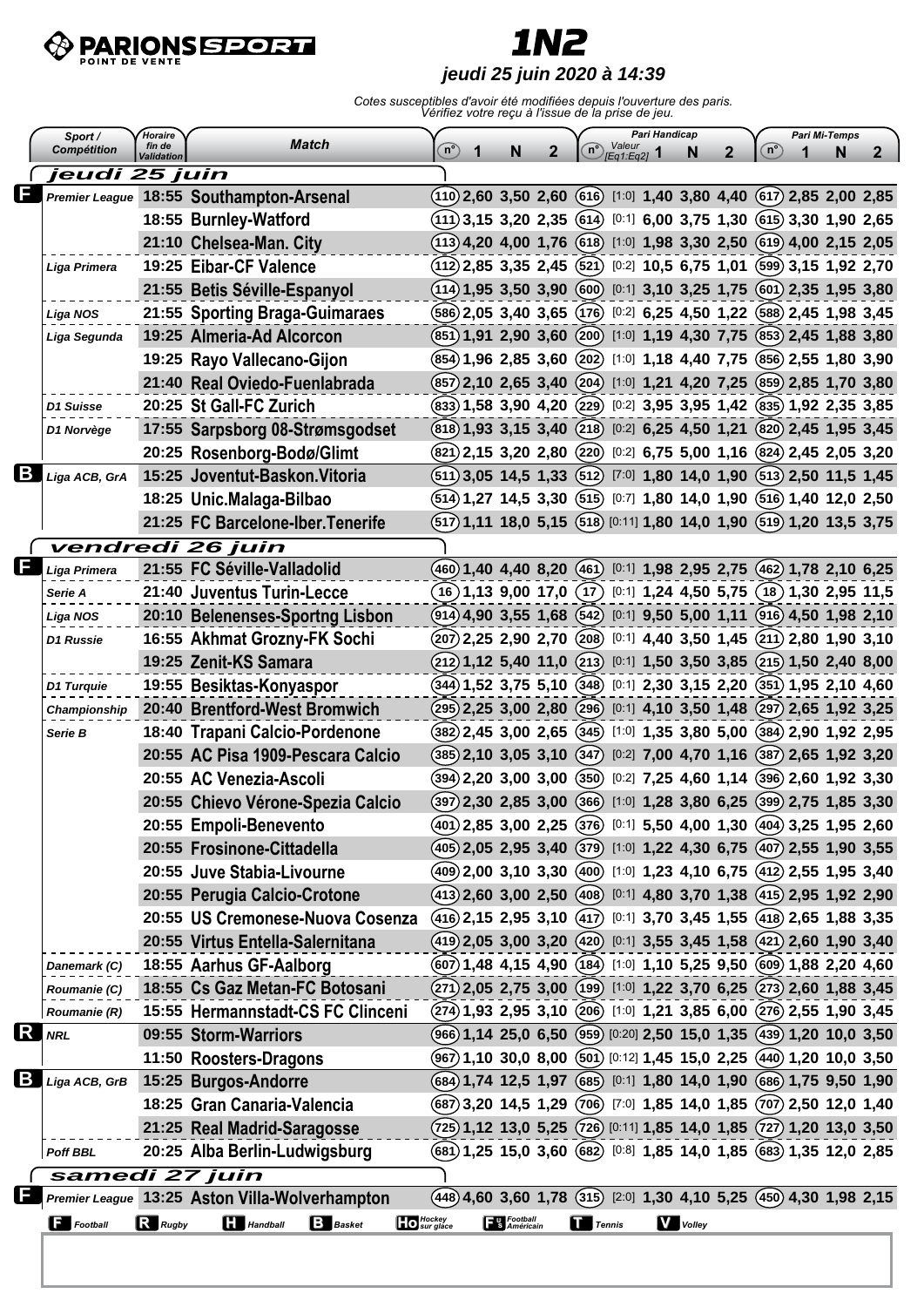

# **1N2**

#### **jeudi 25 juin 2020 à 14:39**

| Horaire<br>Sport /<br>fin de |                   |                                              | <b>Match</b>    |                     |                                                                            |                           |              | Pari Handicap<br>Valeur |            |  |                             | $\mathbf{2}$ |                                                     |    | Pari Mi-Temps  |                       |
|------------------------------|-------------------|----------------------------------------------|-----------------|---------------------|----------------------------------------------------------------------------|---------------------------|--------------|-------------------------|------------|--|-----------------------------|--------------|-----------------------------------------------------|----|----------------|-----------------------|
| <b>Compétition</b>           | Validation        |                                              |                 |                     | $\binom{n}{2}$<br>1                                                        | N                         | $\mathbf{2}$ | $n^{\circ}$             | IEa1:Ea21  |  | N                           |              | ัท°                                                 |    | N              | $\mathbf{2}$          |
| samedi 27 juin               |                   |                                              |                 |                     |                                                                            |                           |              |                         |            |  |                             |              |                                                     |    |                |                       |
| Cpe Angleterre               |                   | 18:25 Norwich-Man. United                    |                 |                     | (917) 6,10 4,30 1,48 (289) [2:0] 1,48 3,80 3,85 (919) 5,25 2,15 1,85       |                           |              |                         |            |  |                             |              |                                                     |    |                |                       |
| Liga Primera                 |                   | 13:55 Ath. Bilbao-Majorque                   |                 |                     | $(463)$ 1,47 4,00 7,50 $(291)$                                             |                           |              |                         |            |  |                             |              | $[0:2]$ 3,90 3,55 1,50 (465) 1,82 2,05 5,75         |    |                |                       |
|                              |                   | 16:55 Celta Vigo-FC Barcelone                |                 |                     | $(469)$ 5,00 4,00 1,65 $(298)$                                             |                           |              |                         |            |  |                             |              | $[0:1]$ 9,50 5,00 1,11 (471) 4,40 2,10 2,00         |    |                |                       |
|                              |                   | 19:25 Osasuna-CD Leganes                     |                 |                     | $(472)$ 2,25 2,95 3,55 $(304)$                                             |                           |              |                         |            |  |                             |              | $[0.2]$ 8,75 5,00 1,12 (474) 2,75 1,75 3,70         |    |                |                       |
|                              |                   | 21:55 Atl. Madrid-Alaves                     |                 |                     | $(475)$ 1,35 4,55 10,0                                                     |                           |              |                         |            |  |                             |              | $(306)$ [0:2] 3,25 3,30 1,68 $(477)$ 1,70 2,10 7,00 |    |                |                       |
| Serie A                      |                   | 17:10 Brescia-Genoa                          |                 |                     | $(457)$ 2,90 3,40 2,40                                                     |                           |              | (323)                   |            |  |                             |              | $[0:1]$ 4,90 3,80 1,35 (459) 3,20 2,00 2,55         |    |                |                       |
|                              |                   | 19:25 Cagliari-Torino                        |                 |                     | $(31)$ 2,50 3,20 2,90                                                      |                           |              | $\left(32\right)$       |            |  | $[0:1]$ 4,30 3,55 1,45      |              |                                                     |    |                | $(33)$ 2,75 1,92 3,15 |
|                              |                   | 21:40 Lazio Rome-Fiorentina                  |                 |                     | $(34)$ 1,58 4,10 5,25                                                      |                           |              | $\left( 35\right)$      |            |  | $[0:1]$ 2,20 3,25 2,25      |              |                                                     |    |                | $(36)$ 1,90 2,20 4,50 |
| <b>Bundesliga 1</b>          |                   | 15:25 Augsburg-RB Leipzig                    |                 |                     | $(52)$ 6,75 5,00 1,39                                                      |                           |              | (53)                    |            |  | $[1:0]$ 2,85 3,65 1,72 (54) |              |                                                     |    |                | 5,25 2,55 1,60        |
|                              |                   | 15:25 Dortmund-Hoffenheim                    |                 |                     | $(59)$ 1,73 4,30 4,00                                                      |                           |              | $\left[60\right)$       |            |  | $[0:1]$ 2,35 3,65 1,98 (61) |              |                                                     |    |                | 1,92 2,50 3,50        |
|                              |                   | 15:25 Ein.Francfort-Paderborn                |                 |                     | $(62)$ 1,34 5,50 7,25                                                      |                           |              | (95)                    |            |  | $[0:1]$ 1,60 4,00 3,05      |              | (64)                                                |    |                | 1,50 2,85 5,25        |
|                              |                   | 15:25 Fribourg-Schalke 04                    |                 |                     | $(65)$ 1,83 3,85 3,90                                                      |                           |              | $\left[ 67\right)$      |            |  | $[0:1]$ 2,70 3,40 1,85 (69) |              |                                                     |    |                | 2,15 2,15 3,65        |
|                              |                   | 15:25 Leverkusen-Mayence                     |                 |                     | $(79)$ 1,25 6,50 9,70                                                      |                           |              | (74)                    |            |  | [0:2] $2,00$ 3,70 $2,30$    |              |                                                     |    |                | $(80)$ 1,42 2,85 6,75 |
|                              |                   | 15:25 M'Gladbach-Hertha Berlin               |                 |                     | $(81)$ 1,34 5,25 7,75                                                      |                           |              | (75)                    |            |  | $[0:2]$ 2,40 3,65 1,95      |              | (82)                                                |    |                | 1,55 2,65 5,50        |
|                              |                   | 15:25 Union Berlin-Düsseldorf                |                 |                     | $(83)$ 3,75 3,55 1,94                                                      |                           |              | (76)                    |            |  | $[0:1]$ 7,00 4,30 1,20      |              |                                                     |    |                | $(85)$ 3,55 2,05 2,30 |
|                              |                   | 15:25 Werder Brême-Cologne                   |                 |                     | $(86)$ 1,60 4,40 4,80                                                      |                           |              | $\left[ 87\right)$      |            |  | $[0:1]$ 2,15 3,55 2,20      |              | (88)                                                |    | 1,82 2,40 4,10 |                       |
|                              |                   | 15:25 Wolfsburg-Bayern Munich                |                 |                     | (89)4,004,301,72                                                           |                           |              | 90)                     |            |  | $[1:0]$ 2,00 3,70 2,30      |              | (94)                                                |    | 3,40 2,55 1,90 |                       |
| D1 Russie                    |                   | 12:55 FK Orenburg-FK Krasnodar               |                 |                     | (216)<br>nd                                                                | nd                        | nd           | (217)                   | $[0:1]$ nd |  | nd                          | nd           | (227)                                               | nd | nd             | nd                    |
|                              |                   | 16:25 Rubin Kazan-Lokomot.Moscou             |                 |                     | $(228)$ 3,10 2,80 2,05                                                     |                           |              | (238)                   |            |  |                             |              | $[0:1]$ 6,75 4,10 1,23 (242) 3,60 1,82 2,65         |    |                |                       |
| D1 Turquie                   |                   | 17:25 Fenerbahce-Malatyaspor                 |                 |                     | $(352)$ 1,57 3,85 4,50 $(353)$                                             |                           |              |                         |            |  |                             |              | $[0:1]$ 2,35 3,35 2,10 (354) 1,95 2,20 4,20         |    |                |                       |
|                              |                   | 19:55 Göztepe AS-Alanyaspor                  |                 |                     | $(355)$ 2,90 3,00 2,25                                                     |                           |              | (356)                   |            |  |                             |              | $[1:0]$ 1,50 3,50 3,95 (357) 3,25 1,92 2,65         |    |                |                       |
|                              |                   | 19:55 Trabzonspor-Ankaragücü                 |                 |                     | $(360)$ 1,32 4,75 6,80                                                     |                           |              | (361)                   |            |  |                             |              | $[0:1]$ 1,80 3,45 2,80 (362) 1,65 2,40 5,50         |    |                |                       |
| Liga Segunda                 |                   | 16:55 La Corogne-Ponferradina                |                 |                     | $(559)$ 2,10 2,75 3,20 $(742)$                                             |                           |              |                         |            |  |                             |              | $[1:0]$ 1,23 4,10 6,75 (746) 2,75 1,78 3,65         |    |                |                       |
|                              |                   | 19:25 Cadix-Tenerife                         |                 |                     | $(560)$ 1,91 2,85 3,80 $(744)$                                             |                           |              |                         |            |  |                             |              | $[0:2]$ 7,50 4,70 1,16 (748) 2,55 1,78 4,00         |    |                |                       |
|                              |                   | 19:25 Las Palmas-Elche                       |                 |                     | $(561)$ 2,25 2,80 2,80                                                     |                           |              | (749)                   |            |  |                             |              | $[0:1]$ 4,30 3,35 1,48 (750) 2,80 1,85 3,30         |    |                |                       |
|                              |                   | 21:40 Santander-Albacete                     |                 |                     | $(562)$ 2,55 2,60 2,65 $(751)$                                             |                           |              |                         |            |  |                             |              | $[0:1]$ 5,00 3,55 1,38 (752) 3,05 1,80 3,10         |    |                |                       |
| Championship                 |                   | 13:25 Preston-Cardiff                        |                 |                     | (300) 2,25 2,90 2,80 (301) [0:1] 4,10 3,50 1,48 (302) 2,70 1,90 3,20       |                           |              |                         |            |  |                             |              |                                                     |    |                |                       |
|                              |                   | 13:25 Swansea-Luton Town                     |                 |                     | $(303)$ 1,61 3,40 4,30 $(307)$ [0:1] 2,65 3,20 1,95 $(308)$ 2,10 2,05 4,10 |                           |              |                         |            |  |                             |              |                                                     |    |                |                       |
|                              |                   | 13:25 Charlton-Queens Park R.                |                 |                     | $(319)$ 3,15 3,10 2,00 $(320)$ [1:0] 1,60 3,45 3,45 $(321)$ 3,40 1,98 2,45 |                           |              |                         |            |  |                             |              |                                                     |    |                |                       |
|                              |                   | 13:55 Barnsley-Millwall                      |                 |                     | $(309)$ 2,45 2,90 2,60 $(310)$ [0:1] 4,70 3,60 1,40 $(311)$ 2,90 1,90 3,00 |                           |              |                         |            |  |                             |              |                                                     |    |                |                       |
|                              |                   | 13:55 Derby-Reading                          |                 |                     | $(312)$ 1,96 3,15 3,20 $(313)$ [0:1] 3,40 3,40 1,62 $(314)$ 2,50 1,95 3,45 |                           |              |                         |            |  |                             |              |                                                     |    |                |                       |
|                              |                   | 15:55 Birmingham-Hull City                   |                 |                     | $(316)$ 1,66 3,35 4,00 $(317)$ [0:1] 2,70 3,20 1,90 $(318)$ 2,15 2,05 3,95 |                           |              |                         |            |  |                             |              |                                                     |    |                |                       |
|                              |                   | 15:55 Leeds Utd-Fulham                       |                 |                     | $(329)$ 1,66 3,40 4,20 $(330)$ [0:1] 2,70 3,20 1,92 $(331)$ 2,15 2,00 4,10 |                           |              |                         |            |  |                             |              |                                                     |    |                |                       |
|                              |                   | 15:55 Stoke City-Middlesbrough               |                 |                     | $(332)$ 2,05 2,90 3,20 $(333)$ [0:1] 3,85 3,20 1,58 $(334)$ 2,60 1,85 3,60 |                           |              |                         |            |  |                             |              |                                                     |    |                |                       |
|                              |                   | 15:55 Wigan-Blackburn                        |                 |                     | $(335)$ 2,50 2,80 2,60 $(336)$ [0:1] 4,80 3,55 1,40 $(337)$ 2,95 1,88 3,00 |                           |              |                         |            |  |                             |              |                                                     |    |                |                       |
| D1 Suisse                    |                   | 18:10 Lucerne-ServetteGenève                 |                 |                     | $(714)$ 2,60 3,20 2,25 $(715)$ [1:0] 1,48 3,65 3,90 $(716)$ 3,00 2,05 2,60 |                           |              |                         |            |  |                             |              |                                                     |    |                |                       |
|                              |                   | 20:25 Young Boys-NeuchatelXamax              |                 |                     | $(717)$ 1,24 4,95 8,10 $(722)$ [0:1] 1,68 3,50 3,15 $(718)$ 1,58 2,45 6,25 |                           |              |                         |            |  |                             |              |                                                     |    |                |                       |
|                              |                   | Danemark(R) GrA 17:55 Sønderjyske-Silkeborg  |                 |                     | (260) 1,53 3,90 4,50 (261) [0:1] 2,30 3,30 2,15 (265) 1,92 2,25 4,20       |                           |              |                         |            |  |                             |              |                                                     |    |                |                       |
|                              |                   | D1 Grèce Po(C) 20:25 Ofi Crète-Panathinaïkos |                 |                     | (603) 2,30 3,00 2,60 (604) [0:1] 4,30 3,55 1,45 (605) 2,75 1,92 3,10       |                           |              |                         |            |  |                             |              |                                                     |    |                |                       |
|                              |                   | D1 Grèce Po(R) 18:10 Panionios-Xanthi        |                 |                     | (606) 2,20 2,90 2,85 (610) [0:1] 4,30 3,35 1,48 (611) 2,75 1,85 3,30       |                           |              |                         |            |  |                             |              |                                                     |    |                |                       |
| D1 Norvège                   |                   | 17:55 Start-Odd Grenland                     |                 |                     | $(180)$ 2,55 3,10 2,30 $(195)$ [1:0] 1,45 3,60 4,20 $(196)$ 3,05 1,95 2,70 |                           |              |                         |            |  |                             |              |                                                     |    |                |                       |
|                              |                   | 20:25 Vålerenga-Viking                       |                 |                     | $(197)$ 2,05 3,20 2,95 $(222)$ [0:1] 3,35 3,55 1,60 $(224)$ 2,40 2,05 3,25 |                           |              |                         |            |  |                             |              |                                                     |    |                |                       |
| D1 Suède                     |                   | 14:55 Östersunds FK-Norrköping               |                 |                     | $(637)$ 5,10 3,75 1,48 $(638)$ [1:0] 2,20 3,15 2,30 $(639)$ 4,70 2,10 1,95 |                           |              |                         |            |  |                             |              |                                                     |    |                |                       |
| Roumanie (R)                 |                   | 14:25 FC Chindia-Studentesclasi              |                 |                     | (661) 2,10 2,80 2,80 (662) [0:1] 3,65 3,30 1,48 (663) 2,70 1,88 3,30       |                           |              |                         |            |  |                             |              |                                                     |    |                |                       |
|                              |                   |                                              |                 |                     |                                                                            | <b>Francisco Football</b> |              |                         |            |  |                             |              |                                                     |    |                |                       |
| $\Box$ Football              | $\mathbf R$ Rugby | <b>Handball</b>                              | <b>B</b> Basket | Hockey<br>Sur glace |                                                                            |                           |              | $\prod$ Tennis          |            |  | <b>V</b> Volley             |              |                                                     |    |                |                       |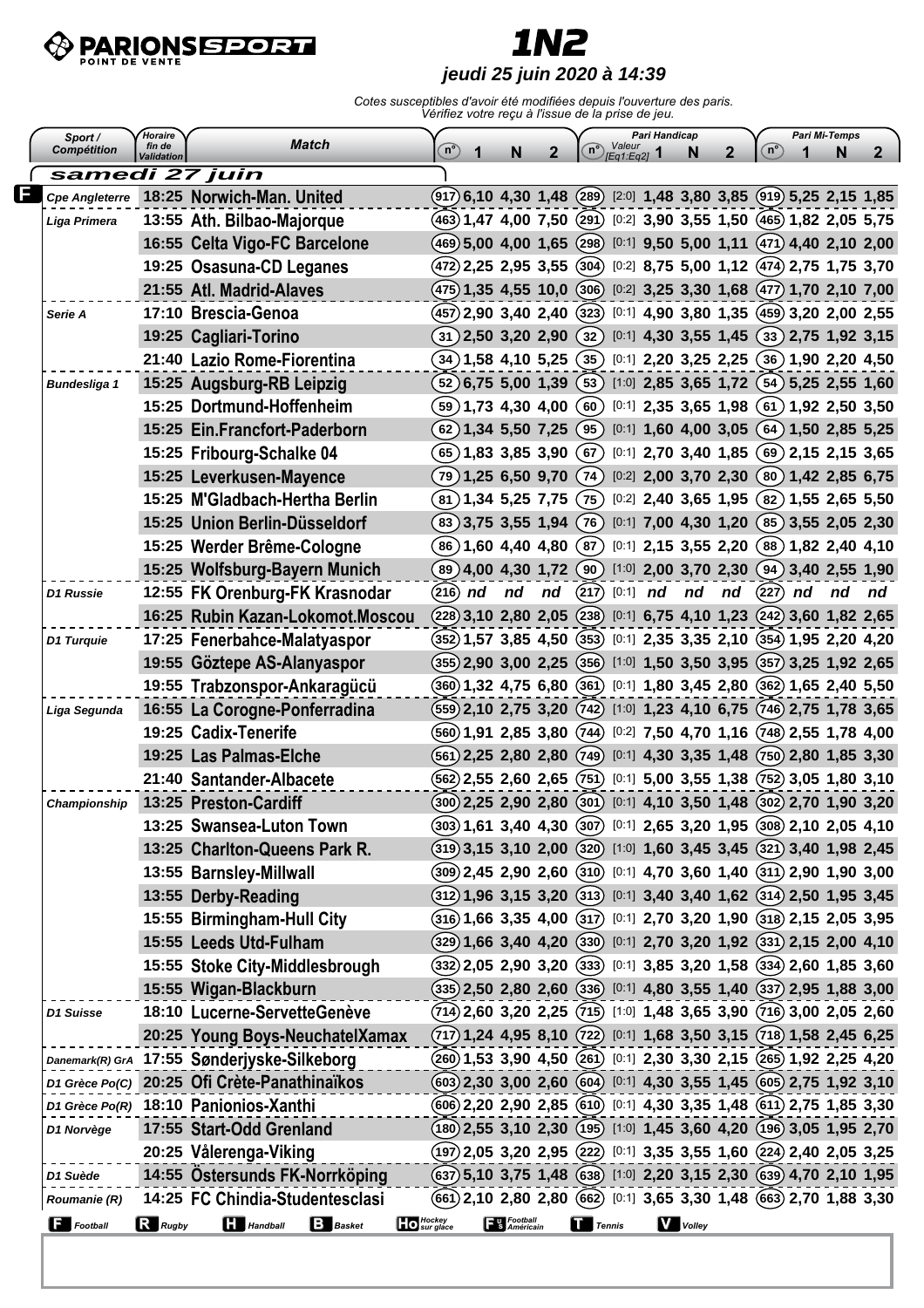

### **1N2 jeudi 25 juin 2020 à 14:39**

|   | Sport /<br><b>Compétition</b> | Horaire<br>fin de<br><b>Validation</b> | <b>Match</b>                         | Valeur<br>$\mathbf{n}^{\circ}$ (Eq1:Eq2) $\mathbf{1}$ | N                                    | $\mathbf{2}$ | Sport /<br><b>Compétition</b>   | Horaire<br>fin de<br>Validation | <b>Match</b>                      | Valeur<br>$(n^{\circ})_{[Eq1:Eq2]}$<br>si<br>Handicap | N                | 2 |
|---|-------------------------------|----------------------------------------|--------------------------------------|-------------------------------------------------------|--------------------------------------|--------------|---------------------------------|---------------------------------|-----------------------------------|-------------------------------------------------------|------------------|---|
|   | jeudi 25 juin                 |                                        |                                      |                                                       |                                      |              | samedi 27 juin                  |                                 |                                   |                                                       |                  |   |
|   | D1 Croatie                    |                                        | 18:50 Istra 1961-Lokomot.Zagreb      | (794)                                                 | 3,60 3,30 1,78                       |              | R.Tchèque PoE                   |                                 | 17:25 Bohemians 1905-FC Slovacko  | (658)                                                 | 1,95 3,00 3,10   |   |
|   |                               |                                        | 21:00 NK Varazdin-Inter Zapresic     | (797)                                                 | 1,73 3,20 3,80                       |              | Ukraine (C)                     |                                 | 15:55 Kolos Kovalivk-Oleksandria  | (719)                                                 | 2,75 3,20 2,05   |   |
|   | D1 Georgie                    |                                        | 15:55 Sab. Tbilisi-Dinamo Tbilisi    | (784)                                                 | 2,35 2,90 2,40                       |              | dimanche 28 juin                |                                 |                                   |                                                       |                  |   |
|   |                               |                                        | 18:55 Dinamo Batumi-FC Telavi        | (787)                                                 | $1,35$ 3,65 5,50                     |              | <b>Autriche Po(C)</b>           |                                 | 16:55 Lask Linz-Wolfsberger AC    | (141)                                                 | 1,53 3,70 4,10   |   |
|   | D1 Kosovo                     |                                        | 16:40 KF Ferizaj-KF Ballkani         | (100)                                                 | 3,85 3,05 1,75                       |              |                                 |                                 | 16:55 Salzbourg-TSV Hartberg      | 144)                                                  | 1,06 7,15 14,0   |   |
|   |                               | 16:40                                  | <b>KF Feronikeli-KF Drenica</b>      | (102)                                                 | 1,45 3,55 5,00                       |              |                                 |                                 | 19:25 Sturm Graz-Rapid Vienne     | (145)                                                 | 3,60 3,50 1,68   |   |
|   |                               | 16:40                                  | <b>KF Llapi-FC Pristina</b>          | (107)                                                 | $3,90$ $3,25$ $1,65$ (               |              | mardi 30 juin                   |                                 |                                   |                                                       |                  |   |
|   | D1 Lettonie                   |                                        | 16:55 FK Tukums 2000-BFC Daugavpils  | (505)                                                 |                                      |              | 4,10 3,30 1,58 Poff A1          |                                 | 17:55 Olymp. Pirée-Foinikas Syroy | (887)                                                 | $1,05$ nd $5,75$ |   |
|   |                               |                                        | 16:55 Ventspils-Valmiera FK          | (520)                                                 | $1,63$ 3,30 3,70 $\binom{1}{2}$      |              | mercredi 1 juillet              |                                 |                                   |                                                       |                  |   |
|   |                               |                                        | 17:55 FS Metta/Lu-FK Jelgava         | (109)                                                 |                                      |              | 3,40 3,25 1,68 Poff A1          |                                 | 17:55 PAOK Thessalo-Panathinaikos | (888)                                                 | $3,65$ nd $1,16$ |   |
|   |                               |                                        | 18:55 Rigas Skola-FK Spartaks        | (132)                                                 | 1,58 3,40 3,90                       |              |                                 |                                 |                                   |                                                       |                  |   |
|   | D1 Monténégro                 |                                        | 17:55 Rudar Pljevlja-OFK Titograd    | (263)                                                 | 2,00 2,90 2,95                       |              |                                 |                                 |                                   |                                                       |                  |   |
|   |                               |                                        | 19:55 FK Kom Podgori-Budu.Podgorica  | (135)                                                 | 5,00 3,40 1,45                       |              |                                 |                                 |                                   |                                                       |                  |   |
|   |                               |                                        | 19:55 FK Mladost Lje-Radanovici      | (160)                                                 | 1,55 3,05 4,60                       |              |                                 |                                 |                                   |                                                       |                  |   |
|   |                               |                                        | 19:55 Zeta Golubovci-OFK Petrovac    | (293)                                                 | 1,90 2,70 3,45                       |              |                                 |                                 |                                   |                                                       |                  |   |
|   |                               |                                        | 20:25 FK Danilovgrad-FK.Niksic       | (389)                                                 | 3,00 2,90 1,95                       |              |                                 |                                 |                                   |                                                       |                  |   |
|   | Pologne Poff(C)               |                                        | 18:55 Slask Wroclaw-KrakowCracovie   | (896)                                                 | 2,30 2,90 2,75                       |              |                                 |                                 |                                   |                                                       |                  |   |
|   | vendredi 26 juin              |                                        |                                      |                                                       |                                      |              |                                 |                                 |                                   |                                                       |                  |   |
|   | <b>Bulgarie PO (R)</b>        |                                        | 19:55 Vit. Bistritsa-Tsarko selo     | (392)                                                 | 4,10 3,15 1,58                       |              |                                 |                                 |                                   |                                                       |                  |   |
|   | D1 Biélorussie                |                                        | 15:55 FC Bgu Minsk-Slavia Mozyr      | (528)                                                 | 1,80 3,25 3,50                       |              |                                 |                                 |                                   |                                                       |                  |   |
|   |                               |                                        | 17:55 FC Smolevichi-FC Slutsk        | (530)                                                 | 2,20 3,00 2,70                       |              |                                 |                                 |                                   |                                                       |                  |   |
|   | D1 Corée du Sud               |                                        | 11:55 Gwangju FC-PohangSteelers      | (533)                                                 | 3,30 3,25 1,90                       |              |                                 |                                 |                                   |                                                       |                  |   |
|   | D1 Croatie                    |                                        | 18:50 Hnk Rijeka-HNK Gorica          | (277)                                                 | 1,48 3,70 4,80                       |              |                                 |                                 |                                   |                                                       |                  |   |
|   |                               |                                        | 21:00 Hajduk Split-Slaven Belupo     | (280)                                                 | 1,19 4,90 11,0                       |              |                                 |                                 |                                   |                                                       |                  |   |
|   |                               |                                        |                                      |                                                       |                                      |              |                                 |                                 |                                   |                                                       |                  |   |
|   | D1 Estonie                    |                                        | 18:25 Jalgpallikool-Nomme Kalju      | (425)                                                 | 5,10 4,10 1,38                       |              |                                 |                                 |                                   |                                                       |                  |   |
|   | D1 Georgie                    |                                        | 18:55 FC Loc. Tbilisi-Norchi Tbilisi | (428)                                                 | 1,40 3,55 5,50                       |              |                                 |                                 |                                   |                                                       |                  |   |
|   | D1 lles Féroé                 |                                        | 19:55 EB/Streymur-B36 Torshavn       | (434)                                                 | 12,5 6,00 1,08                       |              |                                 |                                 |                                   |                                                       |                  |   |
|   | D1 Lettonie                   |                                        | 16:55 FC Caram.Riga-FK Liepaja       | (447)                                                 | 1,38 3,90 4,90                       |              |                                 |                                 |                                   |                                                       |                  |   |
|   | D1 Slovénie                   |                                        | 19:55 Rudar Velenje-ND Triglav       | 468                                                   | 2,95 3,20 1,93                       |              |                                 |                                 |                                   |                                                       |                  |   |
|   | Pologne Poff(R)               |                                        | 17:55 RakowCzestoch.-Arka Gdynia     | (189)                                                 | 1,70 3,40 4,00                       |              |                                 |                                 |                                   |                                                       |                  |   |
|   |                               |                                        | 20:25 Zaglebie Lubin-Korona Kielce   | (192)                                                 | 1,85 3,35 3,40                       |              |                                 |                                 |                                   |                                                       |                  |   |
|   | samedi 27 juin                |                                        |                                      |                                                       |                                      |              |                                 |                                 |                                   |                                                       |                  |   |
| F | <b>Autriche Po(R)</b>         |                                        | 16:55 Austria Vienne-ST Pölten       | (148)                                                 | 1,63 3,50 4,10                       |              |                                 |                                 |                                   |                                                       |                  |   |
|   |                               |                                        | 16:55 Mattersburg-Admira Wacker      | (151)                                                 | 2,15 2,90 2,80                       |              |                                 |                                 |                                   |                                                       |                  |   |
|   |                               |                                        | 16:55 WSG Wattens-SCR Altach         | (171)                                                 | 2,90 3,10 2,05                       |              |                                 |                                 |                                   |                                                       |                  |   |
|   | <b>Bulgarie PO(C)</b>         | 17:40                                  | Slavia Sofia-CSKA Sofia              | (708)                                                 | 3,30 3,10 1,78                       |              |                                 |                                 |                                   |                                                       |                  |   |
|   |                               |                                        | 19:55 Ludogorets-Lokomo.Plovdiv      | (711)                                                 | 1,43 3,70 4,40                       |              |                                 |                                 |                                   |                                                       |                  |   |
|   | D1 Biélorussie                |                                        | 12:55 Neman Grodno-FC Brest          | (574)                                                 | 3,20 3,20 1,90                       |              |                                 |                                 |                                   |                                                       |                  |   |
|   |                               |                                        | 15:25 Fc Minsk-Shak.Soligorsk        | (57)                                                  | 6,50 3,80 1,35                       |              |                                 |                                 |                                   |                                                       |                  |   |
|   |                               | 19:25                                  | <b>Bate Borisov-Dynamo Minsk</b>     | (580)                                                 | 1,80 3,20 3,50                       |              |                                 |                                 |                                   |                                                       |                  |   |
|   | D1 Corée du Sud               |                                        | 11:55 Busan-Seongnam                 | (584)                                                 | 2,35 2,85 2,85                       |              |                                 |                                 |                                   |                                                       |                  |   |
|   |                               | 11:55                                  | FC Seoul-Incheon FC                  | (590)                                                 | 1,85 3,05 3,80                       |              |                                 |                                 |                                   |                                                       |                  |   |
|   |                               |                                        | 12:55 Daegu FC-Gangwon FC            | (593)                                                 | 1,85 3,20 3,50                       |              |                                 |                                 |                                   |                                                       |                  |   |
|   | D1 Croatie                    |                                        | 19:55 Dinamo Zagreb-Nk Osijek        | (597)                                                 | 1,63 3,30 4,30                       |              |                                 |                                 |                                   |                                                       |                  |   |
|   | D1 Hongrie                    | 15:10                                  | Zalaegerszeg-Vidi FC                 | (612)                                                 | 2,50 3,30 2,15                       |              |                                 |                                 |                                   |                                                       |                  |   |
|   |                               | 17:25                                  | Debrecen-Paksi Se                    | (62)                                                  | 2,15 3,20 2,65                       |              |                                 |                                 |                                   |                                                       |                  |   |
|   |                               | 17:25                                  | Diosgyori-Varda SE                   | (624)                                                 | 2,40 3,40 2,20                       |              |                                 |                                 |                                   |                                                       |                  |   |
|   |                               | 17:25                                  | Ujpest-Kaposvari Rak.                | $\left( 627\right)$                                   | 1,14 5,70 10,0                       |              |                                 |                                 |                                   |                                                       |                  |   |
|   |                               |                                        | 19:55 Ferencvarosi-Mezökövesd        | (630)                                                 | 1,53 3,75 4,20                       |              |                                 |                                 |                                   |                                                       |                  |   |
|   |                               | 19:55                                  | PuskasAkademia-BudapestHonved        | (633)                                                 | 1,43 3,65 5,10                       |              |                                 |                                 |                                   |                                                       |                  |   |
|   | Pologne Poff(C)               |                                        | 17:25 Legia Varsovie-Piast Gliwice   | (636)                                                 | 1,50 3,65 5,20                       |              |                                 |                                 |                                   |                                                       |                  |   |
|   | Pologne Poff(R)               |                                        | 14:55 Wis. Plock-Lks Lodz            | (642)                                                 | 1,70 3,30 4,10                       |              |                                 |                                 |                                   |                                                       |                  |   |
|   |                               | 19:55                                  | <b>Gornik Zabrze-Wisla Cracovie</b>  | (645)                                                 | 1,90 3,25 3,20                       |              |                                 |                                 |                                   |                                                       |                  |   |
|   | R.Tchèque PoC                 |                                        | 19:55 Slovan Liberec-Banik Ostrava   | (648)                                                 | 1,95 3,10 3,05                       |              |                                 |                                 |                                   |                                                       |                  |   |
|   | R.Tchèque PoE                 |                                        | 14:55 Ces.Budejovice-Mlada Boleslav  | (655)                                                 | 2,15 3,20 2,60                       |              |                                 |                                 |                                   |                                                       |                  |   |
|   | $\Box$ Football               | $\mathbf R$ Rugby                      | <b>Handball</b>                      | <b>B</b> Basket                                       | Hockey<br><b>Hockey</b><br>sur glace |              | <b>Fu</b> Football<br>Américain | $\prod$ Tennis                  | <b>V</b> Volley                   |                                                       |                  |   |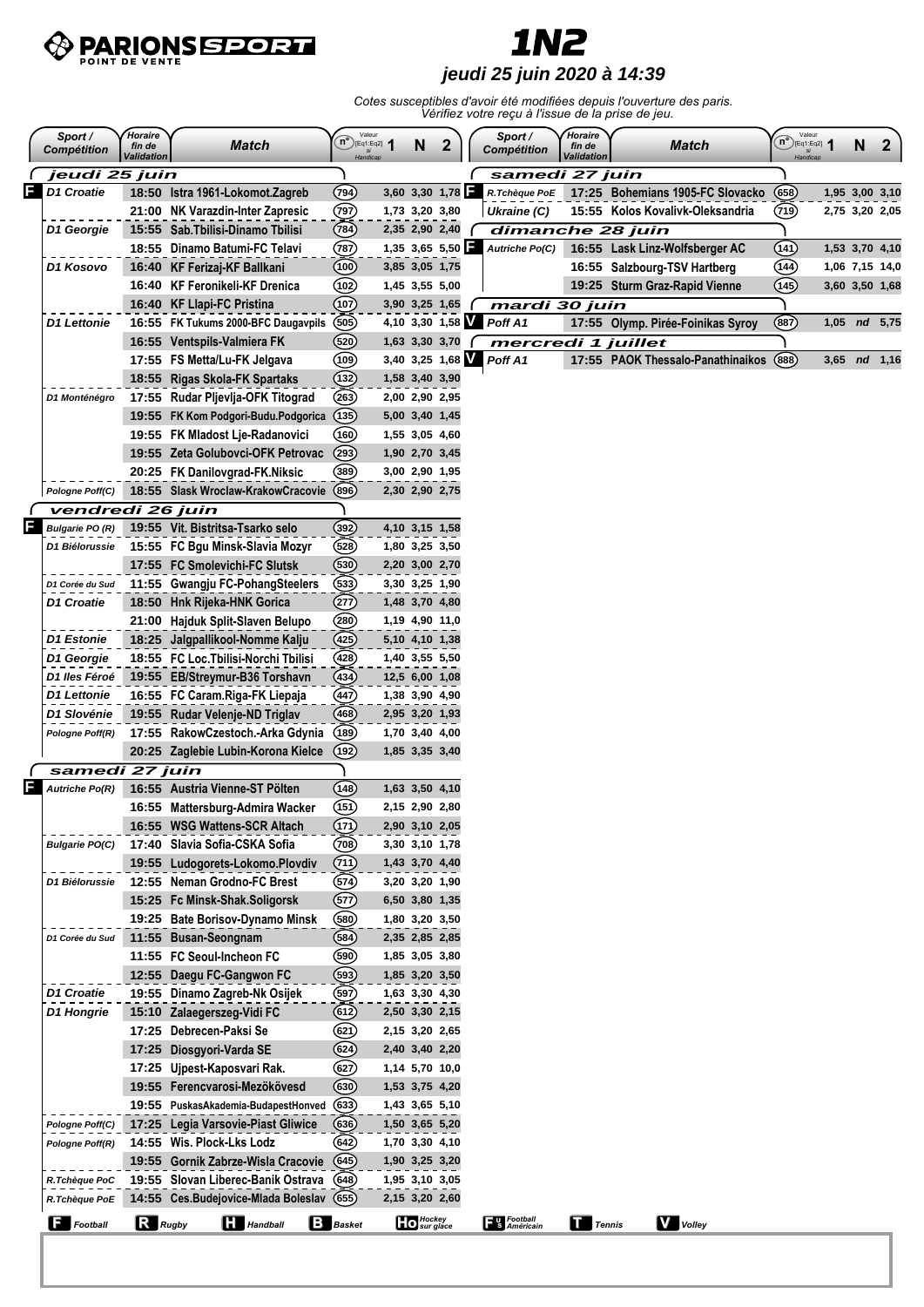



**JOUER COMPORTE DES RISQUES : DÉPENDANCE, ENDETTEMENT, ISOLEMENT. APPELEZ LE 09 74 75 13 13 (appel non surtaxé)**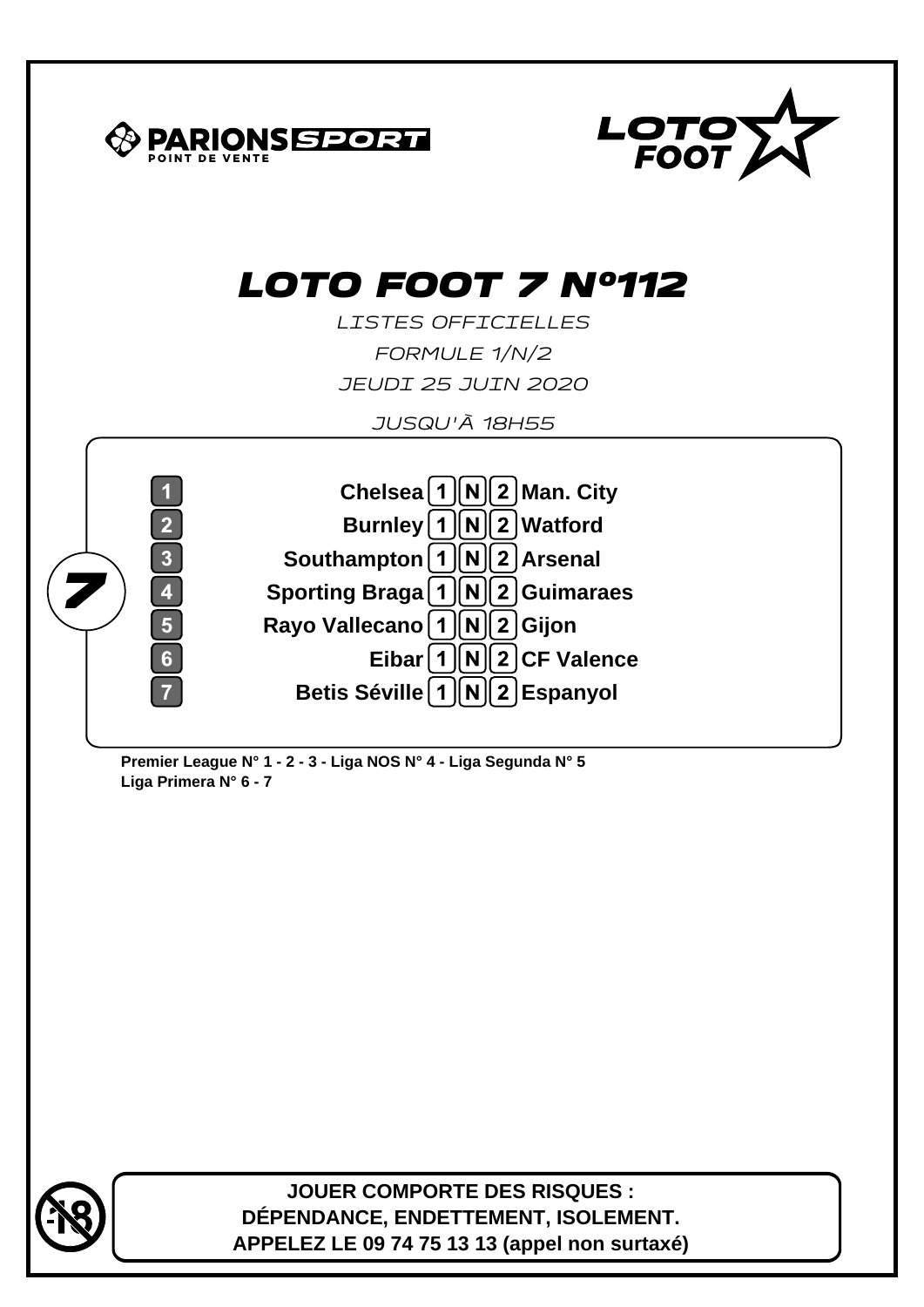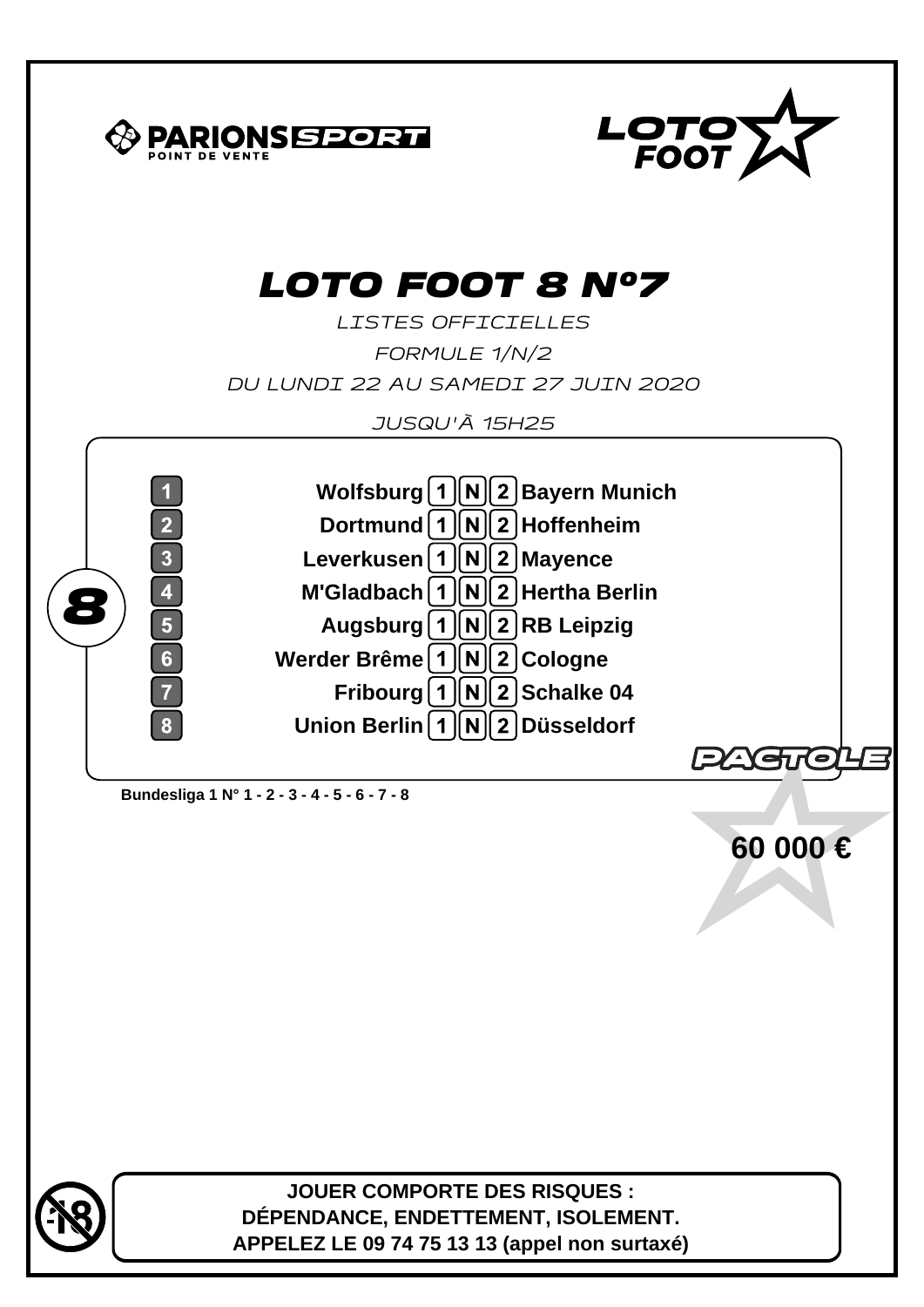

**Premier League N° 1 - 2 - 3 - Liga NOS N° 4 - 11 - Liga Segunda N° 5 Liga Primera N° 6 - 7 - 8 - Championship N° 9 - D1 Turquie N° 10 Serie A N° 12**



**JOUER COMPORTE DES RISQUES : ISOLEMENT, ENDETTEMENT, DÉPENDANCE. APPELEZ LE 09 74 75 13 13 (appel non surtaxé)**